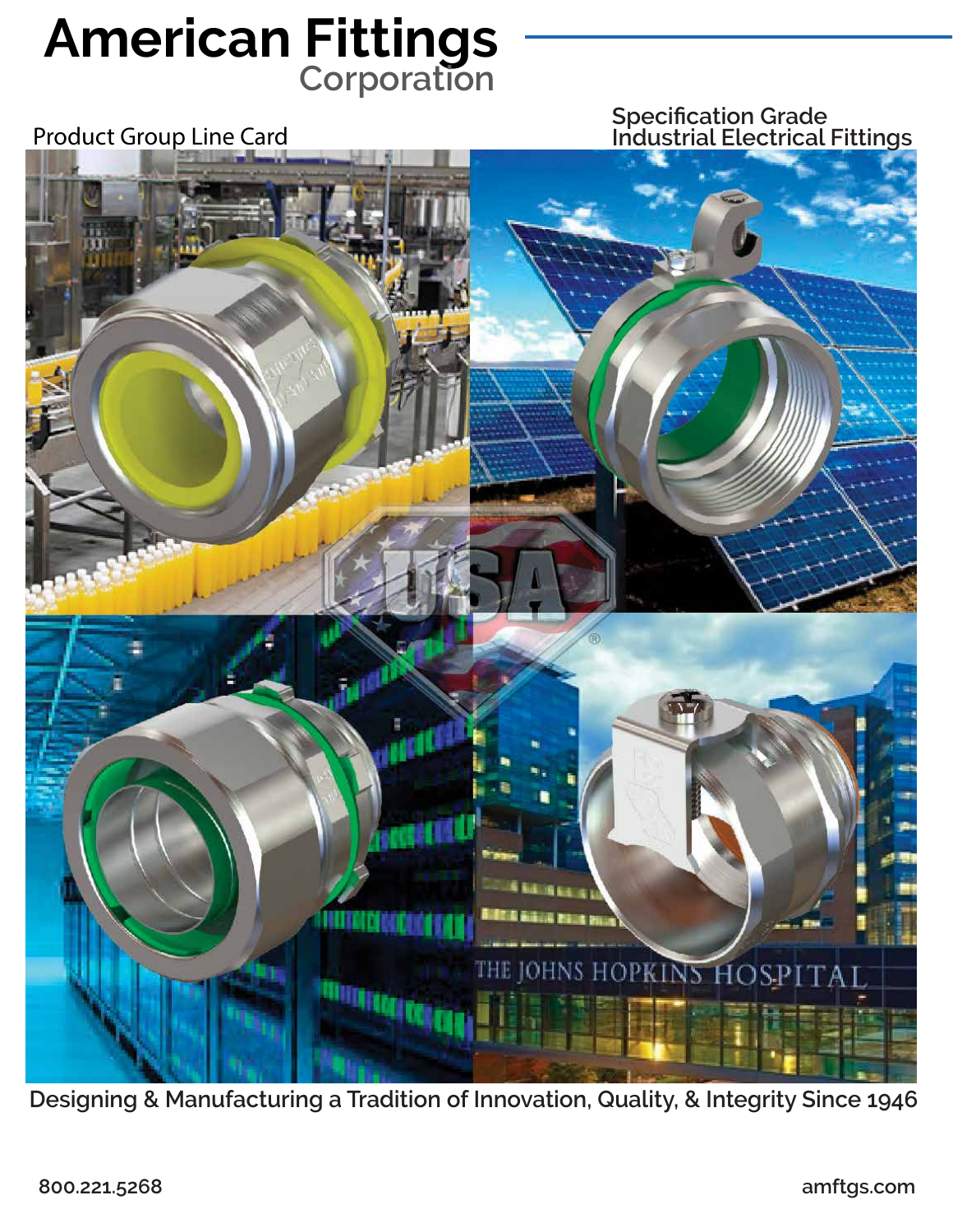Rigid Conduit Fittings, Made in the USA

#### **Connectors & Couplings**

- Compression or Set Screw with Solid Conduit Stop
- Rain Tight and Direct Burial Options
- **Zinc Chromate Plated or Galvanized Plating Option**
- Connectors Available with an Insulated Throat Bushing

#### **3 Piece Couplings** *"Ericksons"*

- Precision Machine Cut Threads Avoids Cross Threading
- Rain Tight and Direct Burial Options
- Zinc Chromate Plated or Galvanized Plating Option
- EZ Torque to Full Values With Consistent Centerline

### **Hubs Water Tight "***Myers"*

- . Next Generation Grounding Hubs Low Profile Design
- Zinc Chromate Plated or Galvanized Plating Option
- The Most Grounding Options in the Industry
- Solid Steel Outperforms ALL Myers Style Hubs

#### **Conduit Unions Male & Female**

- Next Generation from Solid Bar Stock Not Cast
- UL Listed Ordinary & Hazardous Locations
- . Low Profile Design and Outperforms All Cast Products
- Fully Machined Body and Threads, No Burrs No Snags

#### **Insulated Grounding Bushings**

- Available with and without Ground Lugs (CU Option)
- Zinc Chromate Plated or Galvanized Plating Option
- Threaded or Set Screw Option Vibration Resistant
- EZ Install 3 Mounting Holes to Reposition Ground Lug

### **Reducing Bushings**

- Alloy Steel or Aluminum (CU Free)
- UL Listed Ordinary or Hazardous Locations
- No Burrs to Catch Threads or Snag Wire
- Solid Bar Construction, Outperforms Cast Products

#### **Chase Nipples & Enlargement Fittings**

- Solid Steel Construction, CN Insulated Throat Option
- Zinc Chromate Plated or Galvanized Plating Option
- Machine Cut Threads to Install Faster and More Reliably
- Zero Burrs with a Fully Machined ID Avoids Wire Snags









































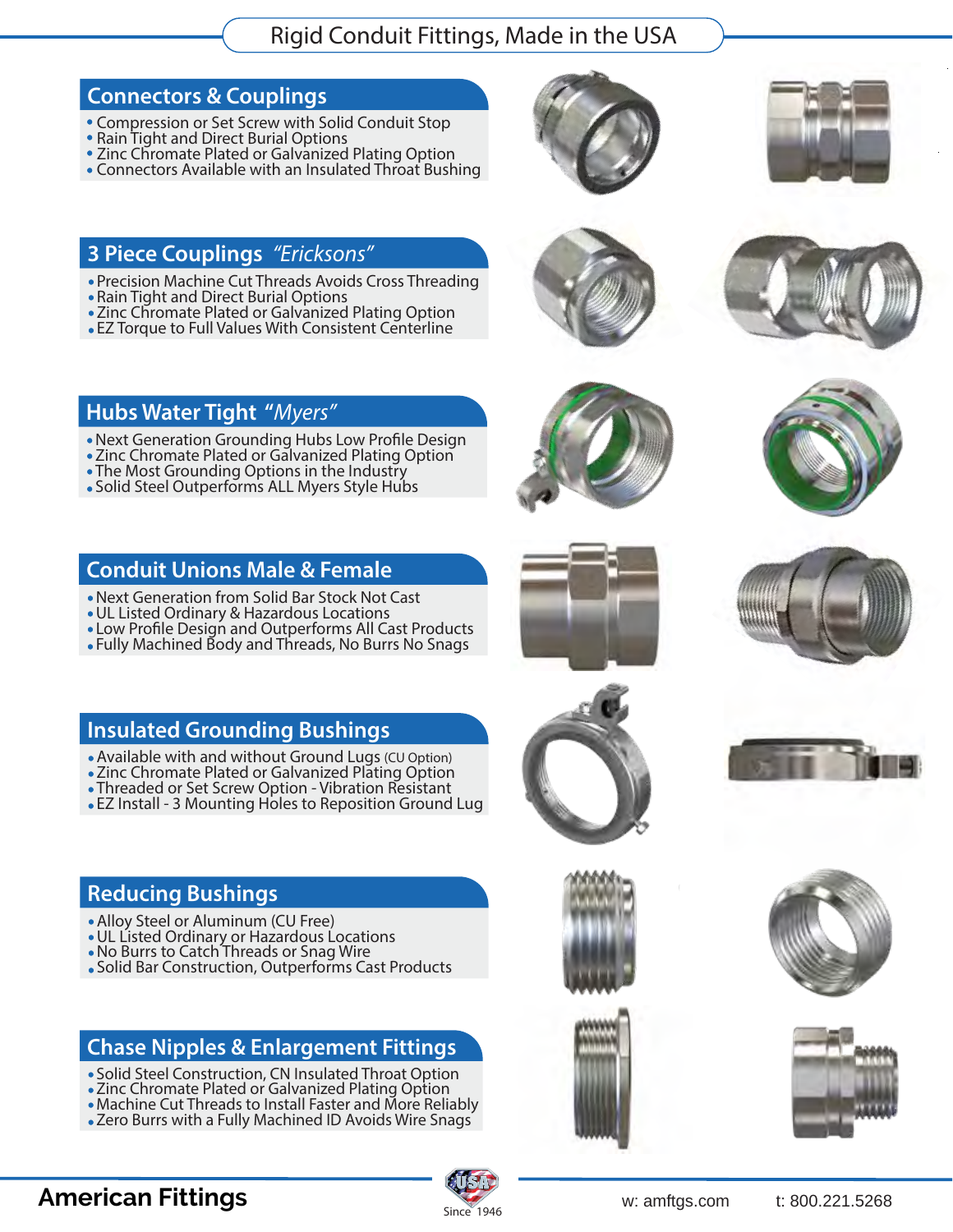#### **Seal Tight Fittings Straight, 90º, 45º**

- 1/2" to 4" Available with AL or CU Ground Lugs
- Steel, Aluminum and Stainless  $\bullet$
- 90 & 45 Configurations Provide UL Rated Arc of Bend  $\bullet$
- Zinc Plated with Chromate Finish Galvanizing Option  $\bullet$





#### **LT Connectors with Wire Mesh**

- Straight, 90° and 45° Configuration
- Precision Machine Cut NPT Threads
- The Ulimate LT Protection for SR Drop Cords
- Furnished with Locknut and Sealing Washer

#### **LT Adapter to Conduit**

- 1/2" to 4" Adapters Convert LT to EMT or Rigid Conduit
- Rigid Available in Compression or Threaded  $\bullet$
- All Steel Construction, Zinc Plated, Chromate Finish  $\bullet$
- Hex Nuts Provide EZ Compression with Full Torque  $\bullet$

### **Non-Metallic LT for Type B Conduit**

- 3/8" to 2" Straight & 90° Connectors
- For Use with Type B (NM, NMHT, NMFG, and NM2)
- Furnished with Industrial Grade Locknut
- UV Rated PVC  $\bullet$

### AC, MC ,FMC Connectors, Made in the USA

#### **AC MC Connector**

- . 1/2" to 2" Trade Sizes
- Double Redundancy Gate Avoids Twist or PullOuts
- Furnished with Factory Installed Insulated Bushing
- Machined from Solid Bar Stock for Strength





#### **PVC Jacketed Armored Cable - Teck**

- Fully Machine Alloy Steel Fitting  $\bullet$
- Kit Accommodates Various Cable OD's  $\bullet$
- No Need to Disassemble, Fully Integrated Ground  $\bullet$
- Solid Bar Construction, Outperforms Cast Products

### **FMC** / Greenfield Conduit Connector

- No Tools Needed to Install, Turns On to FMC
- Take the Squeeze Out of Your Fittings
- Solid Steel Construction, Zinc Chromate Plated
- Factory Installed Insulated Bushing







### **American Fittings ®**







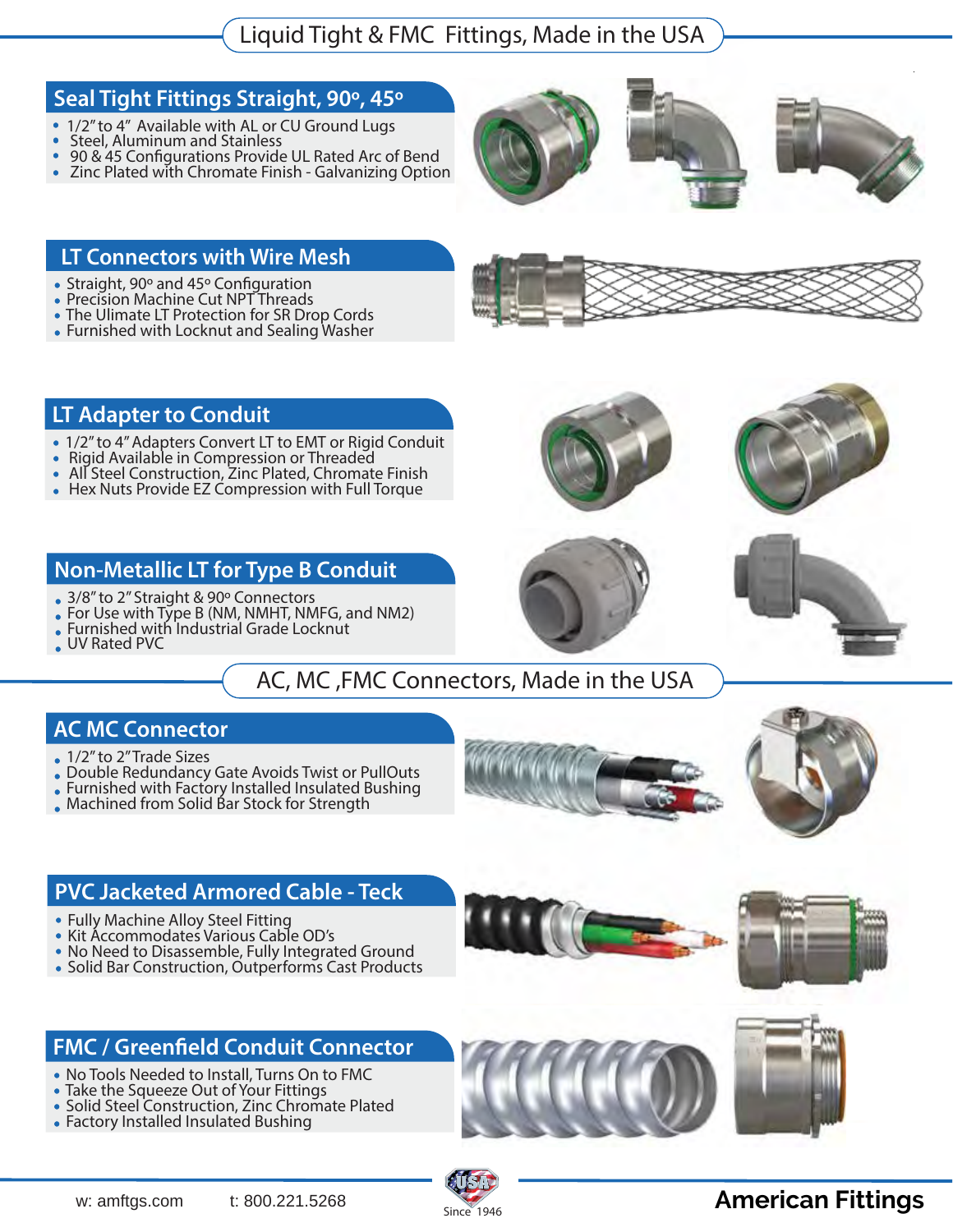### Flexible Cord Connectors, Made in the USA

#### **Straight Cord Connectors**

- 1/2" to 2" Steel, Aluminum & Stainless Steel  $\bullet$
- Fully Machine Bodies and Nuts  $\bullet$  $\bullet$
- Color Coded Santoprene FDA Approved Grommets
- Liquidtight/Oiltight/Raintight NEMA 4X, NPT Threads





#### **90° & 45°**

- Precision Machine Cut Threads Avoids Cross Threading
- True Arc of Bend Avoids Cable Crunch
- Zinc Chromate Plated
- EZ Torque Flex Hex Nuts to Eliminate Cable Twist

#### **Cord Connectors with Wire Mesh SR**

- 1/2" to 2" in Straight Configuration  $\bullet$
- 1/2" to 1" in 90º & 45º  $\bullet$
- Adjusts to Wide Range of Cable or Cord Diameters  $\bullet$
- Ultimate Choice for Drop Cords

#### **Multi Hole or UF Flat Cable Connectors**

- 2 Hole or 3 Hole Configurations for Cable Entries
- 1/2" & 3/4" UF Connector for Underground Feeder
- Fully Machined Threads and Body
- Low Profile Design and Outperforms All Cast Products







## **Cord Grip Kits - One Bag Does It All**

- Each Kit Accommodates a Wide Variety of Cord Sizes
- Take the Guesswork Out of What Size Fits
- 1/2" to 2" in Steel
- 1/2" to 1" in Aluminum or Stainless

#### Each Kit Contains:

1 Fully Assembled Cord Grip Numerous Grommets to Precisely Fit Your Cable. Color Coded Chart for Sizes Included in Each Kit



Eliminate the Guesswork in Cable Sizes Consolidate Your Inventory Items

### JOB READY Cord Grip KITS



Kits Available: 1/2" to 2" Steel 1/2" to 1" Aluminum or Stainless Steel



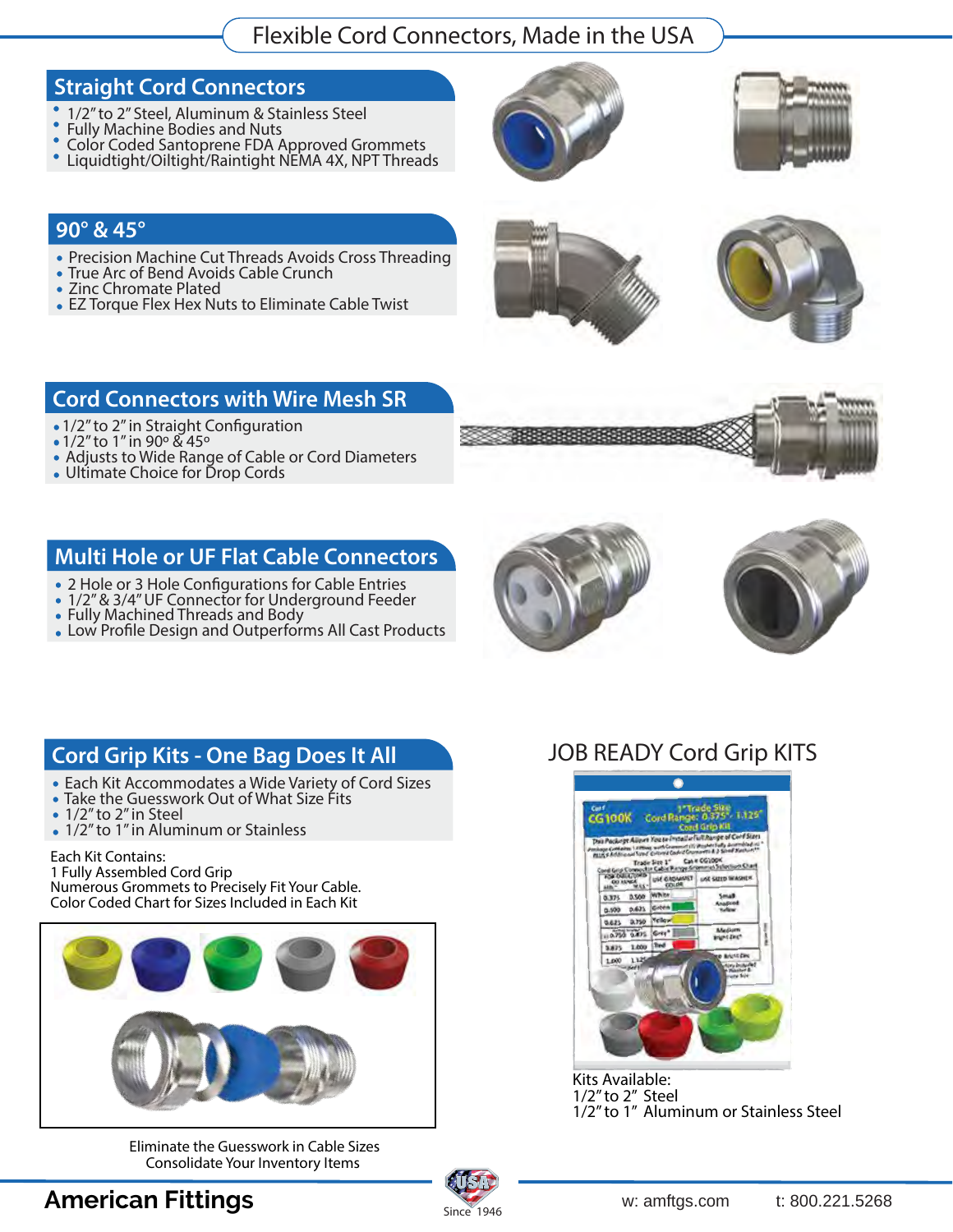### EMT Steel Fittings, Made in the USA

#### **Compression Connectors & Couplings**

- 2 1/2" to 4" UL Listed Dual Rated for Rigid Conduit
- Option UL Listed Rain Tight Furnished with Gold Nuts  $\bullet$
- Connector Option for an Insulated Throat Bushing • EZ Torque Compression Nuts, Secure Full Torque Values





#### **Set Screw Connectors & Couplings**

- 2 1/2" to 4" UL Listed Dual Rating for Rigid Conduit
- Solid Conduit Stop Provides Precise Conduit Location
- PosiDrive Combo Steel Screws
- Fully Machined Threads Allows Full Torque

#### **Color-Coded EMT Fittings**

- SPECTRUM EMT Series
- Durable Powder Coated Fittings Over Zinc Plating  $\bullet$
- Standard Industry Colors as an Option
- Set Screws and Compression Nuts Torque Without Issue

#### **EMT Adapters Conduit Convertors**

- EMT Compression to Rigid Threaded ETR
- EMT Compression to Liquid Tight Conduit STREMT
- Fully UL Listed and Approved as Combo Fittings  $\bullet$
- Solid Steel Machined Construction Fits Tight and Right  $\bullet$



- Available Set Screw and Compression to FMC 1/2" -4"
- Zinc Chromate Plated or Galvanized Plating Option
- $\bullet$  SPECflex Fittings Exceeds UL Pullout by 300%
- EZ Install No Need to Take Fitting Apart

### **Straps, Hangers & Penetration Sleeves**

- 1/2" to 4" , 1 Hole, 2 Hole Single Bolt, Support Braces  $\bullet$
- Available for EMT and Rigid Conduit  $\bullet$
- Made in the USA
- Steel Construction, Zinc Plated

#### **Industrial Grade Steel Locknuts**

- LN Series Steel 1/2" to 2" Made in the USA
- HDI Series Steel 1/2" to 4" Made in the USA  $\bullet$
- HDI Feature our Designed Bonding Diamond Cut Face  $\bullet$
- HDI Feature Unique Notches to Assist the Install



















# Since 1946

### **American Fittings ®**